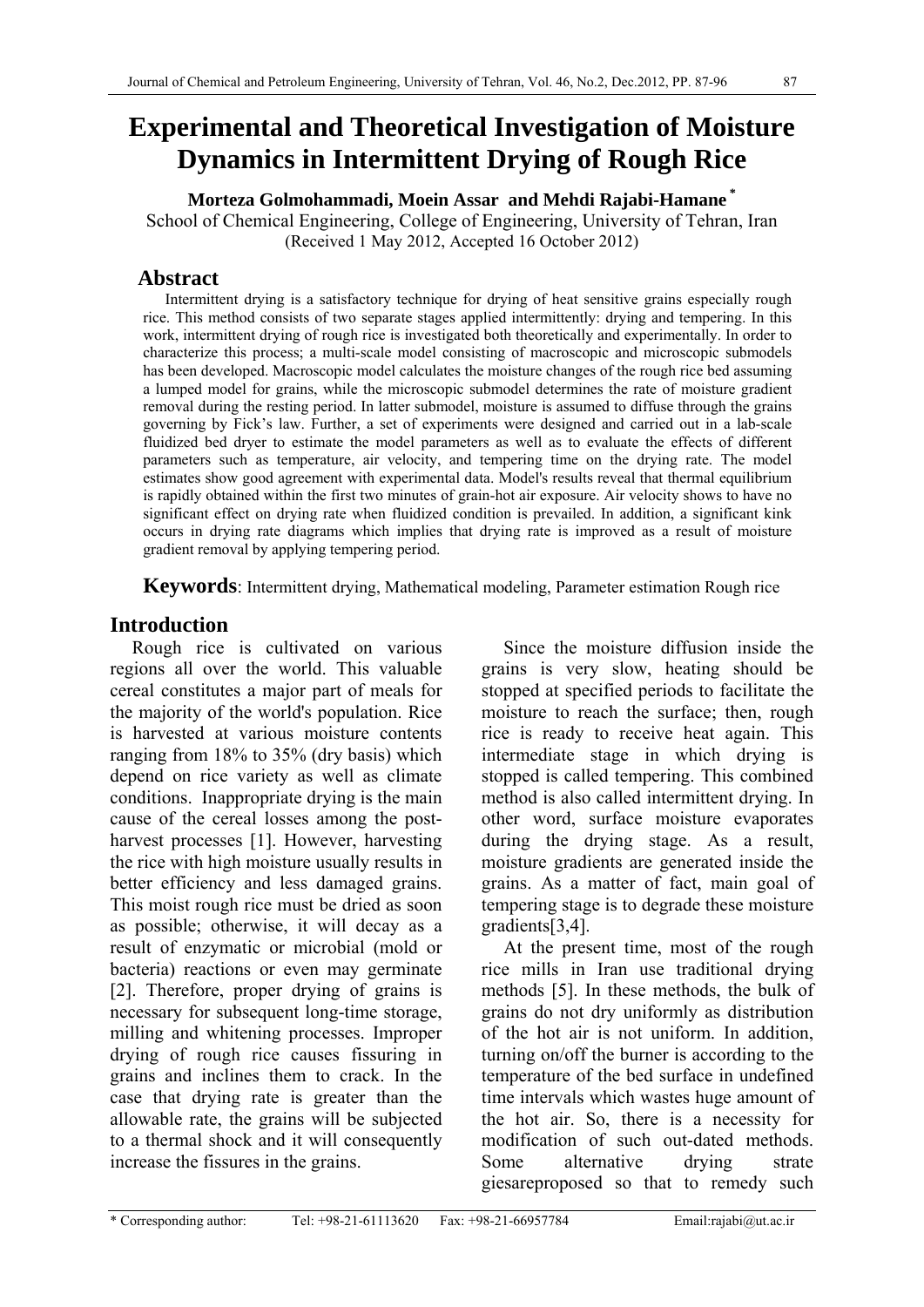difficulties. Fluidized bed drying along with tempering stages seems to be a reasonable solution for the aforesaid problems.

Several experimental and theoretical works have been conducted to describe the characteristics of an intermittent drying process. Steffe et al. [6] considered the effect of the tempering and drying time on quality of the rice and removal of the moisture. Effects of the tempering temperature on tempering time and head rice yield were also studied by Li et al. [7] and Cnossen et al. [8]. Their efforts showed that the temperature of tempering stage has considerable influence on tempering time. A true description of the drying and tempering stages totally depends on the true description of the moisture profile inside the grains [9]. Dong et al. [10] performed the intermittent drying of two different varieties and predicted the moisture distribution within rice kernel by a simplified spherical model. Intermittent drying of paddy rice was experimentally and theoretically investigated by Cihan et al. [11]. In their study, intermittent drying and behavior of a single rough rice layer was simulated using a liquid diffusion model established on a prolate spheroid geometry. Optimization of intermittent drying of paddy rice was performed by Golmohammadi et al. [3]. In their work the total drying process time including both drying and tempering stages as well as the temperature of each stage was optimized.

Moreover, some researches have been conducted concerning the fluidized bed drying operation. Palancz [12] proposed a mathematical model for continuous fluidized bed drying based on the two-phase model of fluidization [13]. Soponronnarit et al. [14] designed, constructed and tested a commercial scale vibro-fluidized bed paddy dryer with a capacity of 2.5-5 tons/h. In their research, they took the specific energy consumption into account and also established a cost analysis to find the optimal operating conditions. Izadifar et al. [15] developed a mathematical model for a packed bed of paddy rice using local

volume averaging (LVA) approach. In their study, the heat and mass transfer governing equations were derived and numerically solved.

In the current study, a lab-scale fluidized bed dryer was designed and constructed in order to consider the effects of different parameters on the process. A parameter estimation problem was initially considered to evaluate the best value for the drying constant according to experimental data. Consequently results of the macroscopic submodel were presented and compared with the experimental data. Effect of tempering time was investigated using microscopic submodel as well as using experimental data. The microscopic submodel was also used to evaluate the effect of tempering temperature. Other parameters such as drying temperature and air velocity were experimentally investigated.

## **Material and methods Mathematical modeling**

As previously mentioned, the process is performed in two stages: drying and tempering. The drying stage is modeled using a single phase model of fluidized bed drying [13] whereas for the tempering stage, the diffusion equation in a sphere is solved to describe the grains moisture concentration. These two models are explained in detail as follows.

## **Modelling of drying stage**

In a single-phase model, fluidized bed is considered as a continuum [13] so, the whole bed is chosen as a control volume (Fig. 1). Then the heat and mass balances are established to evaluate the dynamics of temperature and moisture of the bulk. The following simplifying assumptions were used:

- 1. The bed is completely mixed so that there are no temperature and moisture gradients in the bed
- 2. Conduction heat transfer between grains is negligible
- 3. The system is assumed to be adiabatic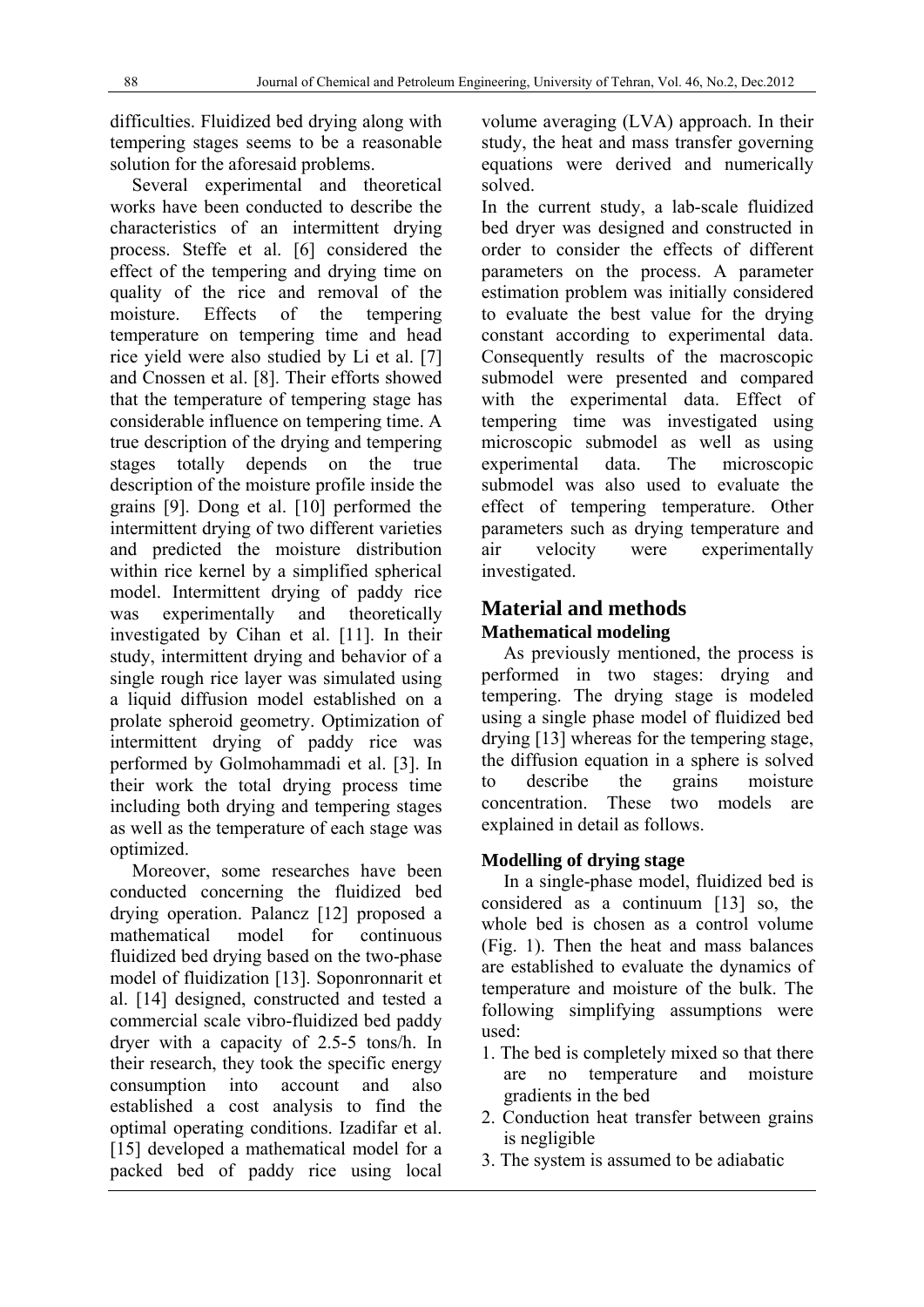4. Air mass flow rate is constant along the bed



**Figure 1: Control volume schematic for single-phase model of fluidized bed dryer** 

#### **Mass Balance**

Mass balance for grains moisture content in the bed can be expressed by the following equation:

$$
-R_w \times M_g = \frac{d(M_g W)}{dt} = k(W - W_{eq})M_g \quad (1)
$$

Where  $R_w$  is the drying rate of rough rice,  $M_{\rm g}$  is the total mass of grains in the control volume, *W* is the grain moisture content expressed in dry basis (d.b.) and *t* denotes time. *k*is the drying constant which can be calculated by Eqn. (2) correlated from the experimental work of Iguaz et al. [16] for a large-scale aeration system. *Weq*is the equilibrium moisture of the grains and Eqn. (3) by Chung and Pfost[17] can be exploited to calculate it.

$$
k = 0.242261 \exp\left[-\frac{2530.2}{T_a + 273.16}\right]
$$
 (2)

$$
W_{eq} = \frac{1}{14.93306} \times \left[ \ln \left( \frac{4315.76}{R(T_a + 191.37513)} \right) - \ln(-\ln(RH)) \right]
$$
(3)

Where *Ta*, R and *RH* are the drying air temperature, universal gas constant and relative humidity, respectively. Due to the fact that the bone-dry grains mass does not vary with time, Eqn. (1) can be simplified to take the following form:

$$
-R_w = \frac{dW}{dt} = k (W - W_{eq})
$$
 (4)

#### **Heat balance**

Heat balance is expressed as:

$$
hA(T_a - T_g) - h_{vap} R_w M_g
$$
  
-  $R_w M_g c_v (T_a - T_g) = \frac{d(M_g T_g c_g)}{dt}$  (5)

Three terms in the left hand side of Eqn. (5) are the convective heat transfer from air to grains, required heat for evaporation and sensible heat for rising the temperature of moisture in the grains to air temperature, respectively. In this equation, *A* is the total heat transfer area,  $c_g$  is the specific heat capacity of grains,  $T_g$ is the grains temperature, *h* is the convective heat transfer coefficient, *hvap*is the water latent heat of vaporization and  $c_v$  is the specific heat of vapour. The following equations are implemented for the calculation of grain'sarea and mass, respectively:

$$
A = a V \tag{6}
$$

$$
M_g = \rho_g V \tag{7}
$$

Where *a* is the specific area of the grains, *V* is the total volume of grains,  $\rho_g$  is the grain's density. Correlations and numerical values of thermo-physical properties used in the above equations are presented in Table 1.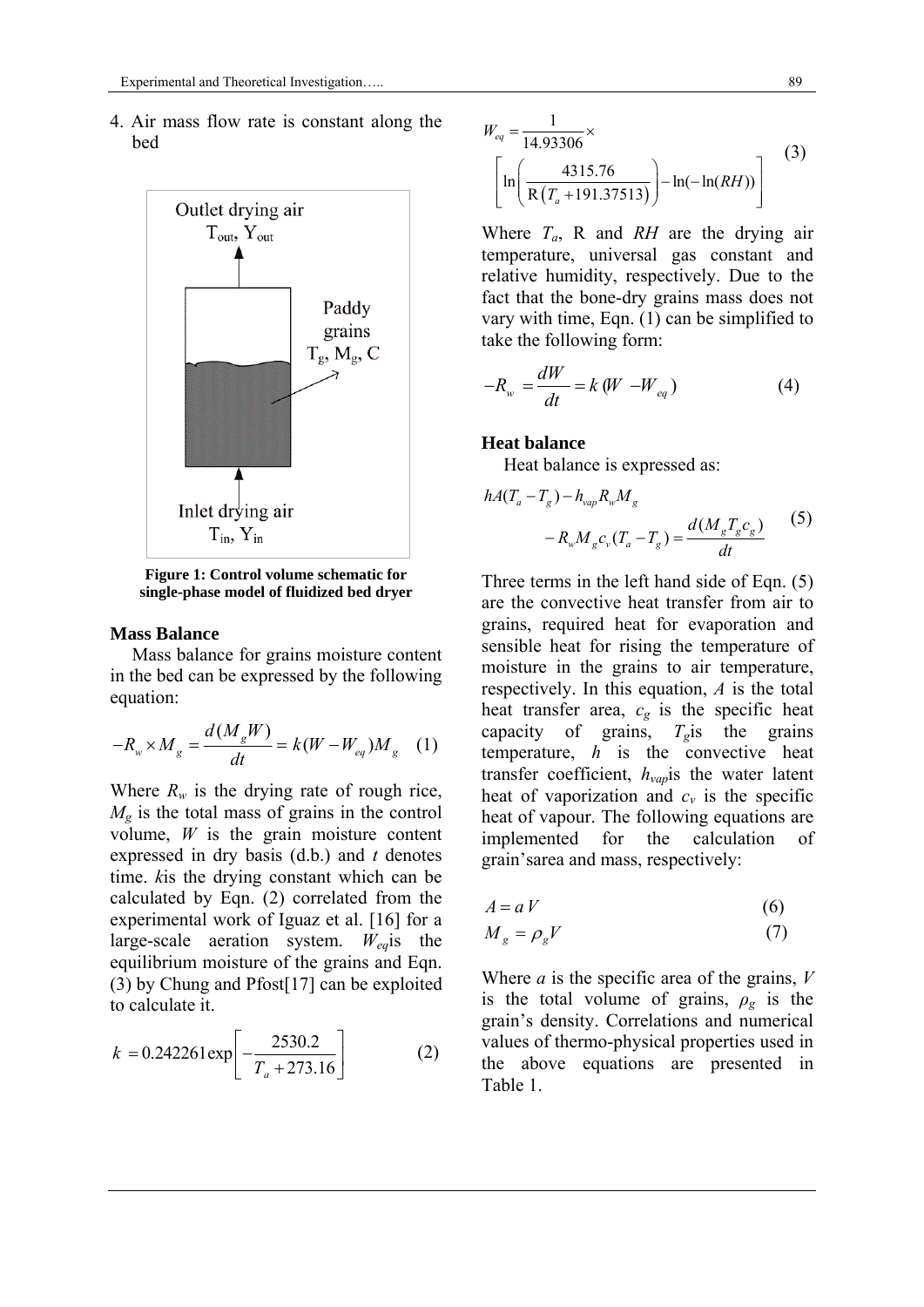**Table 1: Thermo-physical properties of the rough rice** 

| Quantity                                      | Ref.               |
|-----------------------------------------------|--------------------|
| $h = 5.63 c_a v_a \rho_a Re^{-0.43}$          | [16]               |
| $h_{\rm vap} =$                               | [16]               |
| $2260.46 + 20.4167 \exp(-21.722W)$            |                    |
| $c_a = 1 + 1.805Y$                            | $[18]$             |
| 1.293<br>$\rho_a = \frac{1}{1 + 0.00367 T_a}$ | [19]               |
| $c_v = 1.805$                                 | $\lceil 20 \rceil$ |
| $\rho_{\rm g} = 171.02W + 560.16$             | $[18]$             |
| $ce = 1.2648+W$                               | [18]               |

### **Modeling of tempering stage**

Fick's second law of diffusion is used to predict the moisture content distribution inside the grain. Using this equation for an individual grain yields as below:

$$
\frac{\partial C}{\partial t} = D \left[ \left( \frac{\partial^2 C}{\partial r^2} \right) + \frac{2}{r} \left( \frac{\partial C}{\partial r} \right) \right]
$$
(8)

 Where *D* is the water diffusion coefficient in a grain which can be calculated from the following equation [21]:

$$
D = 9.33 \times 10^{-3} \exp(-6420 / T_a)
$$
 (9)

Boundary conditions for Eqn. (8) are:

$$
\frac{\partial C}{\partial r}(0,t) = 0\tag{10}
$$

$$
\frac{\partial C}{\partial r}(R^*,t) = 0\tag{11}
$$

 Where, R' is equivalent radius of the grain. Eqn. (10) denotes that the moisture concentration at the center of the grain is finite and Eqn. (11) shows that during the tempering stage the bed is kept at rest and the surface evaporation can be neglected (impermeable surface). The initial condition is:

$$
C(r,0)=f(r) \tag{12}
$$

 Where, *f(r)*is the moisture distribution which is created during the drying stage and should be diminished using the tempering.

The separation of variables method is exploited to solve Eqn. (8) analytically as:

$$
C(r,t) = \frac{3}{R^{3}} \int_{0}^{R} r^{2} f(r) dr
$$
  
+ 
$$
\frac{2}{R^{3}} \sum_{n=1}^{\infty} e^{-D\lambda^{2}t} \cdot \frac{\sin(\lambda_{n}r)}{r \sin^{2}(\lambda_{n} R^{3})}
$$
(13)  

$$
\int_{0}^{R} f(r) - C_{ave} \sin(\lambda_{n}r) dr
$$

 Where, *Cave* is the final average moisture content of the grain when the time approaches to infinite. In fact  $C_{ave}$  is equal to the first term of the right hand side of Eqn. (13). Since the model developed for drying stage is a lumped one, it could not predict the moisture gradient within the grain after drying stage. Therefore, a simple diffusion equation for a single spherical grain was solved to find this distribution (*f(r)*).

#### **Experimental setup**

Drying was implemented in a fluidized bed dryer setup (Fig. 2). This experimental setup is comprised of fluidization column including a cylinder and a cone. Cylindrical part is 19 cm in diameter and 50 cm long. Conical part diameter is between 10 to 19 cm and with the length of 14 cm. For the purpose of obtaining a uniform distribution a perforated-plate distributer with 9.8 % open fraction was used. The hot air was provided by a heater with eight 0.5-Kw fin striped elements placed in a metal cylindrical shell before the column. Air was supplied by a 3-Kw blower. Outlet air temperature was controlled with a PID controller within 1°C tolerance. The velocity of the air during the drying stage was measured by a digital anemometer with accuracy of  $\pm 2\%$  (Tepkel, AVM712). Four k-type thermocouples with tolerance of 1°C were used to measure the temperature of 4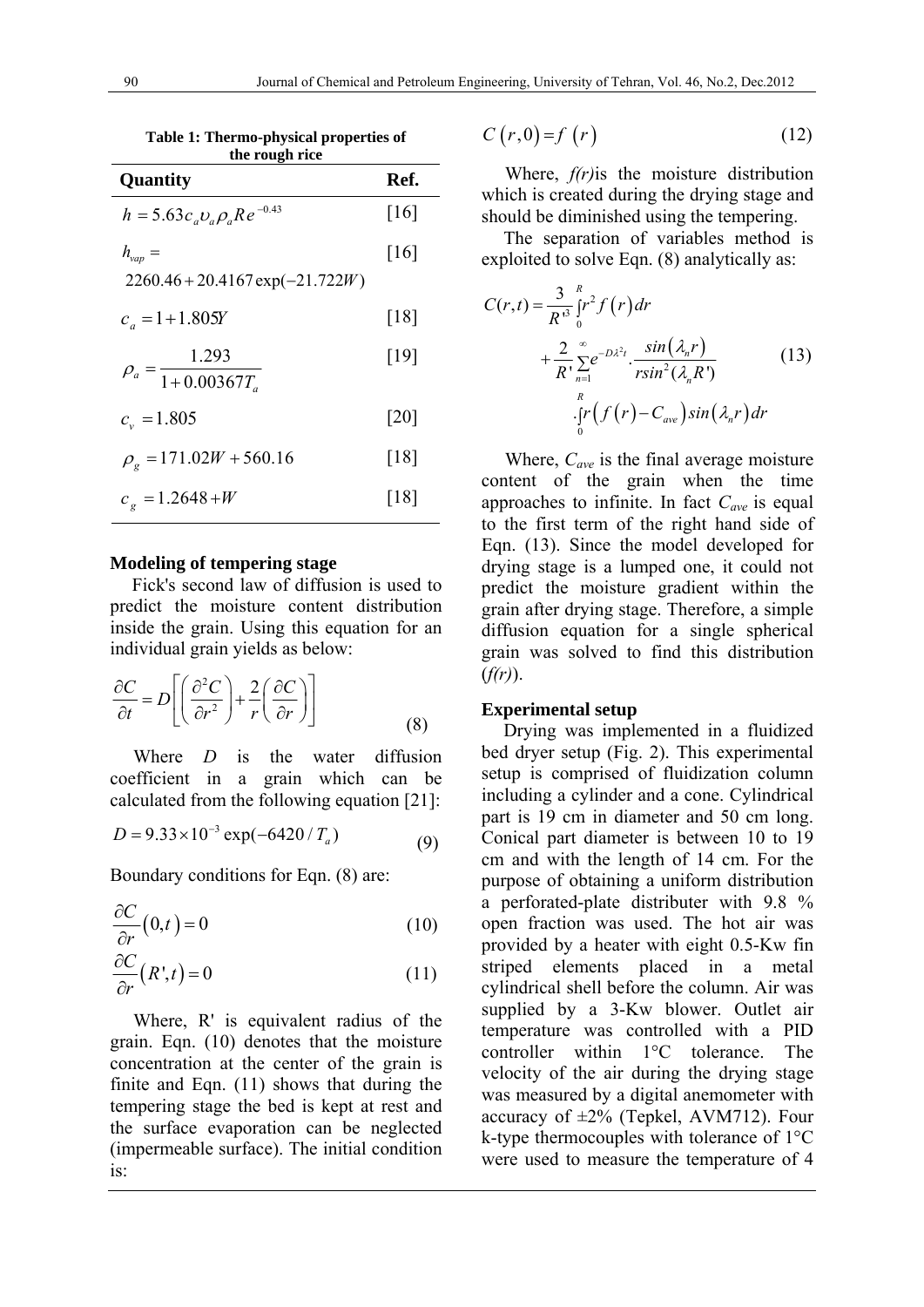points along the column. A data monitoring system including signal amplifier, analogue to digital signal converter and Lab view software was devised to monitor and record data.



**Figure 2: Schematic presentation of experi imental set up p**

(1. blower, 2. air heater, 3. distributor, 4. dryer column, 5. data acquisition n module, 6. computer)

### **Experimental materials**

One of the most popular and desirable rice varieties in Iran from Guilan province, Hashemi variety, was used. Initially, 1 kg of sample was dried using hot air with specified temperature and humidity in a one-hour period; then, the fluidized bed content was discharged and packed in a fully sealed pocket and was put in an oven with the same temperature as drying stage (temper tempering stages varied from 1 to 3 hours for different runs. After tempering stage, the sample was dried again for 30 minutes. The initial moisture of the sample was measured about  $17.65\%$  (dry basis) by means of hot air oven method [22]. Changes of the moisture content during the drying stages were gravimetrically measured with the precision of  $\pm 0.1$ g after switching off the system at the following drying times:  $t=5$ , 10, 20, 30, 45 and 60 min for the first drying stage and then at  $t=$  5, 10, 20 and 30min for the second drying stage. stage). The duration of

## **Re esult and discussio on**

tem mperatures of 40, 50 and 60°C and air velocities of 2.2 and 3.2 m/s. The minimum fluidization velocity was measured 1.6 m/s. Experimental runs were implemented at

### **Estimation of drying constant**

drying constant, Eqn. (2), was basically proposed for a large-scale industrial fixed bed aeration system. Therefore its value differs from that of the current fluidized bed as a result of different scales of process and rice variety and turbulent mixing in the fluidized bed. Accordingly, a parameter estimation problem was conducted to calculate this value. The fluidized bed drying minimizing the average absolute relative deviation (AARD) of all experimental data and is presented below: The correlation used for calculating ying cons stant was s evaluated by

$$
k = 1.6407 \exp\left[-\frac{2530.2}{T_a + 273.16}\right]
$$
 (14)

## **Effect of tempering on drying**

investigated using four different tempering durations. In the first three runs, tempering periods of 1, 2 and 3 hours were selected between the two drying stages (60 and 30 mi in drying p eriods). In the fourth run, the sample was continuously dried for 90 minutes. All these runs were carried out with 50 $\degree$ C air with 2.2 m/s velocity. Results are shown in the form of drying rates and drying curves in Figs.3 and 4 respectively. The effect of tempering period was

drying rate intensively descends at the earlier time of drying due to the lack of enough moisture at the surface of the grains. Tempering can improve the drying rate because this stage of drying process allows the moisture to migrate from the center toward the surface of the grain, therefore, moisture gradients inside the grain, which was imposed during pervious drying stage, is eliminated. Such elimination causes a uniform moisture profile within the grain which results in a higher moisture content at According to Fig.  $3$ , it is observed that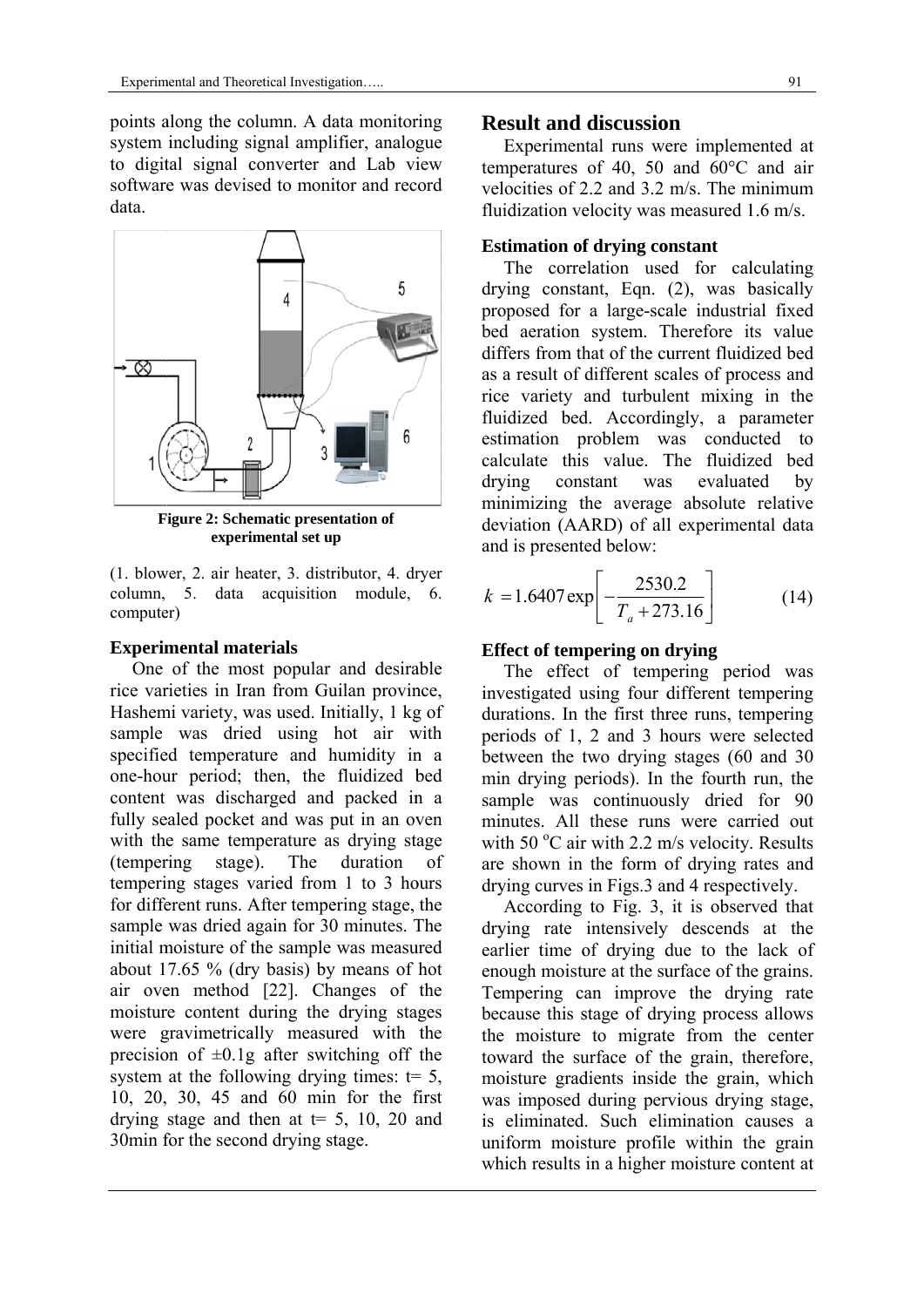the grain surface and therefore an increase in drying rate in the next drying stage. The kinks which occurred in this figure can be attributed to applying the tempering stage.



**Figure 3**: **Effect of tempering stage on drying**  rate  $(T_a = 50^{\circ} \text{C}, v_a = 2.2 \text{m/s})$ 



**curve**  $(T_a = 50^{\circ} \text{C}, v_a = 2.2 \text{m/s})$ 

The microscopic submodel can be used to explain what exactly occurs inside the grains, leading to higher drying rates. Fig 5 shows the moisture profiles within a single grain versus radius in different tempering times at the tempering temperature of 50°C.

It is concluded from the figure that the moisture gradient is at its maximum value right after drying stage. As the time passes this profile becomes smoother because of the moisture diffusion from inner layers to the surface. This model also shows that approximately 85% of moisture gradient can be removed in 5 hours of tempering.



**Figure 5: Effect of tempering time on moisture gradient removal**

#### **Effect of tempering temperature**

Results from the microscopic submodel show that the rate of moisture gradient removing is highly sensitive to the temperature (Eqn. (9)). Moisture profiles in a single grain after 3 hr of tempering at temperatures of 40, 50, 60 and 70°C are depicted in Fig. 6. This figure reveals that the required time to remove 90% of moisture gradient in grains at the temperature of 50  $\degree$ C is about 7 hr, while tempering stages at 60 and 70°C need approximately 4 and 3 hr of tempering time respectively.



#### **Effect of drying temperature**

Increasing the air temperature not only improves the drying rate but also increases the diffusion coefficient in the grains and therefore facilitates mass transfer from the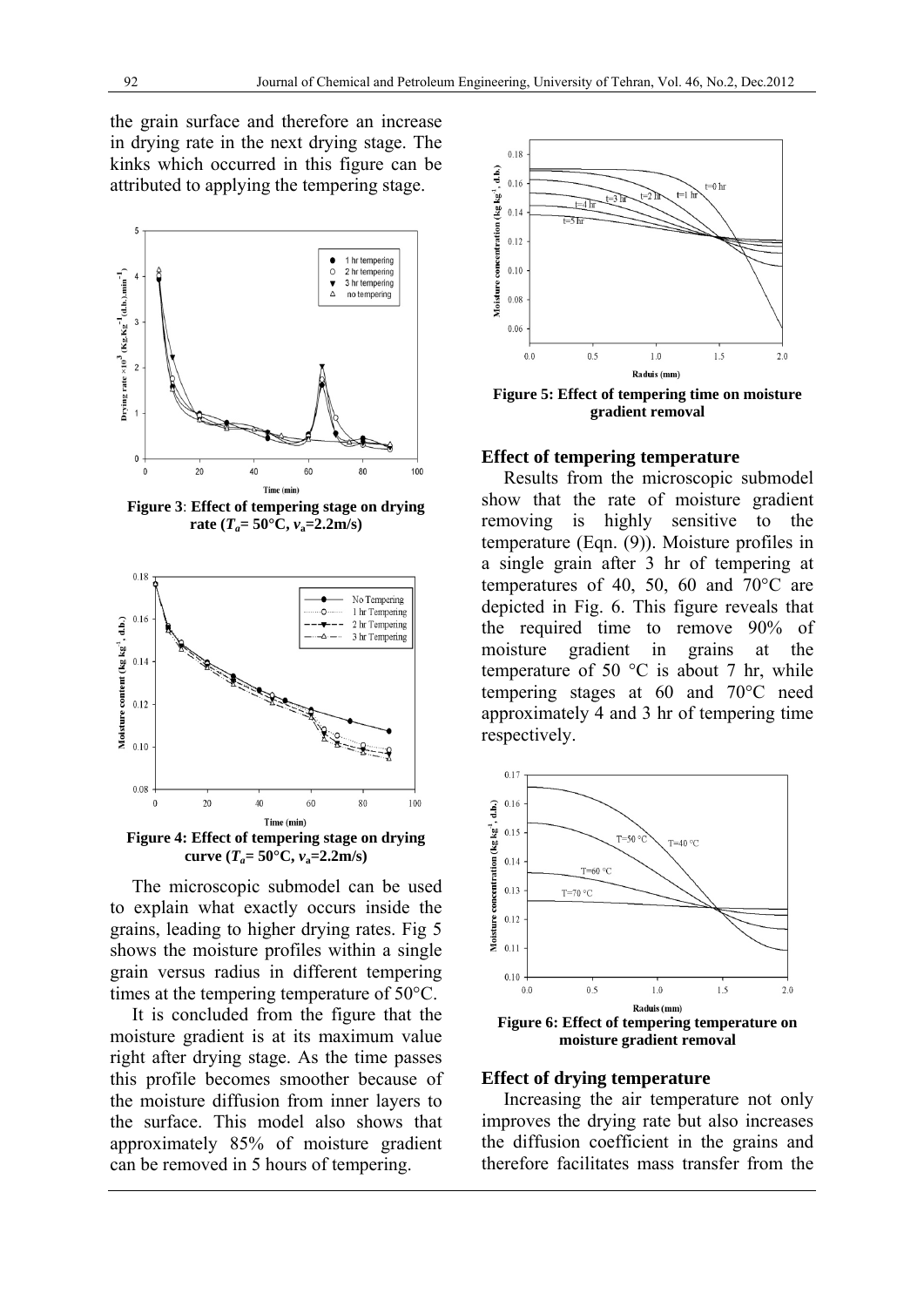inner layers to the outer surface. Three experimental runs were conducted at 40, 50 and 60°C to show the effect of drying temperature on drying curves. In Fig. 7, results of these experiments are presented and compared with modified macroscopic submodel. Similar results were also observed at the velocity of 3.2 m/s.



**Figure 7: Drying curves at different air temperatures (model and experiment,**  $v_a = 2.2$  **m/s)** 

#### **Effect of drying air velocity**

As it is depicted in Fig. 8, air velocity does not affect much on drying rate. It can be easily justified by assuming that the whole drying process consists of two resistances, the inner and outer resistances. The inner resistance is a diffusion resistance and the outer one is a convection one. Since the moisture diffusion is the determining step and the air velocity only affects the convection resistance, increasing the air velocity has a little effect on the drying rate as also predicted by Hatamipour and Mowla [23].

It should be noted that sensitivity of the macroscopic submodel with respect to air velocity is so little that it is even difficult to recognize the two curves from each other. The experimental data shows the same trend either. Similar behaviors were also observed at other temperatures.



(model and experiment,  $T_a = 60^{\circ}$ C)

#### **Dynamics of bulk temperature**

Temperature changes of grains over time are calculated from the macroscopic submodel and are plotted for different inlet air temperatures (40, 50 and 60°C) in Fig. 9. Immediately after the exposure between the rough rice and the hot air, heat and mass transfer simultaneously begin. Since, fully mixed condition was achieved during the experiments, reaching a rapid thermal equilibrium is predictable. The simulation results confirm this assumption either as the size of grain is small and specific area is large [24].



**different air temperatures (** $v_a = 3.2$  **m/s)**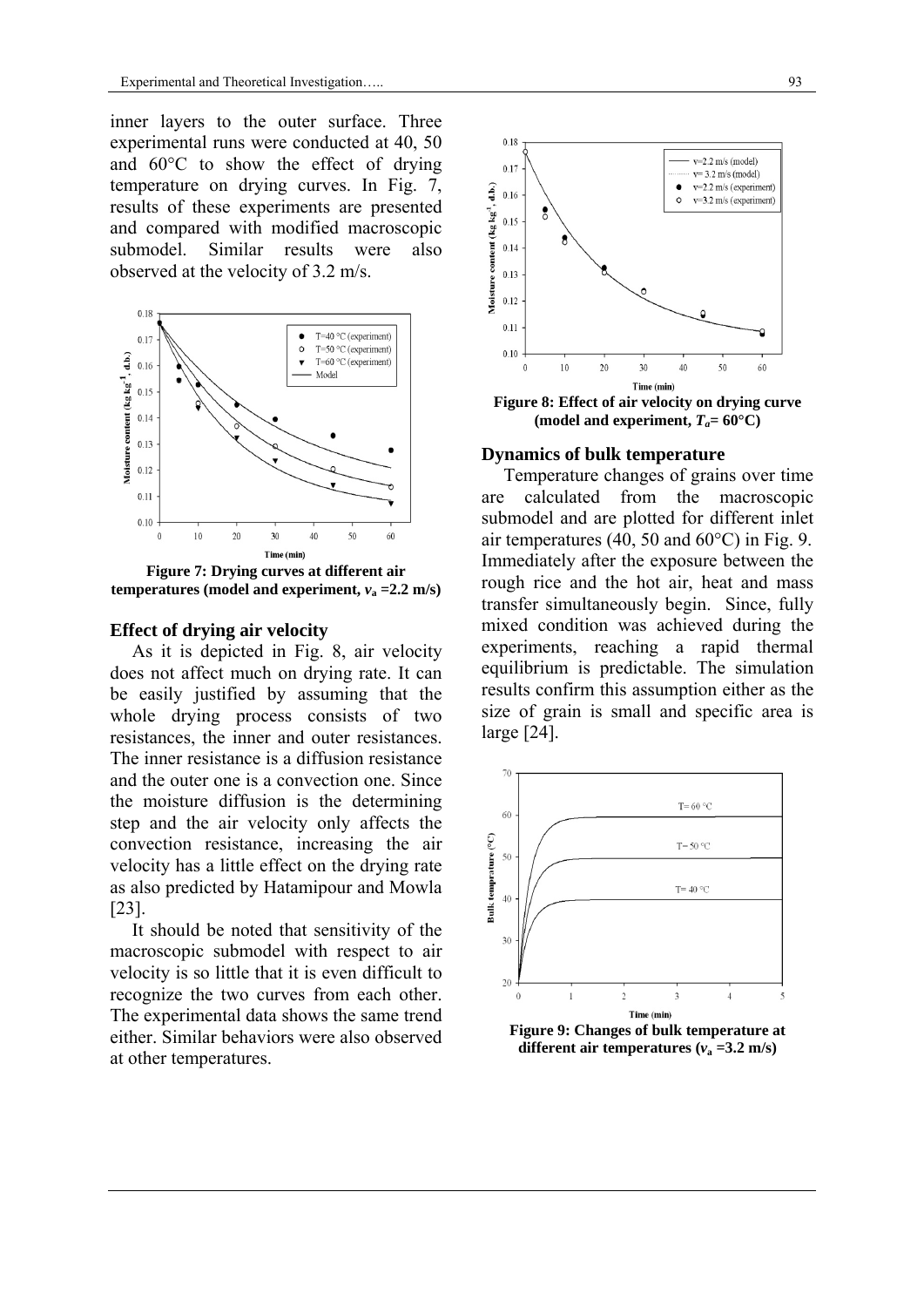## **Conclusion**

Intermittent drying technique for an Iranian local rough rice variety in a fluidized bed dryer was mathematically and experimentally investigated. In this technique, quality of the product can be increased by applying a tempering stage. In addition, using a fluidized bed dryer can considerably improve heat and mass transfer rates and consequently reducing the time of the process. In this study, a lab-scale fluidized bed dryer was designed and constructed in order to assess different parameters affecting the drying rate such as air temperature, air velocity and tempering time. The results showed that the air temperature plays a significant role among these parameters. In contrast, air velocity does not seem to be much effective on drying rate. Moreover, the results proved that increasing the temperature of tempering stage can considerably reduce the required time for moisture gradient removal. Accordingly, a 5-hour tempering stage at tempering temperature of 50°C can approximately reduce 85% of moisture gradient formed during drying stage. Furthermore, using the experimental results the best value for drying constant for the constructed fluidized bed was estimated to be about 6.8 times greater than that of fixed bed which proves the higher efficiency of the fluidized bed.

## **Nomenclature**

- *a* specific surface area,  $m^2 m^{-3}$
- *A* total area of grain,  $m<sup>2</sup>$
- *C* grain moisture concentration, kg  $kg^{-1}$
- *c* specific heat capacity, kJ kg<sup>-1</sup>  $\degree$ C<sup>-1</sup>
- *D* moisture diffusion coefficient,  $m^2 s^{-1}$
- *f(r)* initial moisture profile
- *h* convective heat transfer coefficient, kJ m<sup>-2</sup>  $^{\circ}$ C<sup>-1</sup>
- $h_{van}$  latent heat of vaporization, kJ kg<sup>-1</sup>
- *k* drying constant,  $s^{-1}$
- *M* mass in the control volume, kg
- *r* radial coordinate for the grain, m
- R universal gas constant, kJ/kg mol °C
- *R*' equivalent radius of the grain, m
- $R_w$  drying rate of rough rice, kg kg<sup>-1</sup> s<sup>-1</sup>
- *Re* Reynolds number
- *RH* relative humidity
- *t* time, min
- *T* temperature, °C
- *V* volume,  $m<sup>3</sup>$
- *W* average moisture of grain, kg kg<sup>-1</sup>
- *Y* absolute humidity of the air,  $kg \log^{-1}$

## **Greek letters**

- *v* velocity,  $m s^{-1}$
- $\rho$  bulk density, kg m<sup>-3</sup>

## **Subscripts**

- *a* air
- *ave* average
- *bd* bone-dry *eq* equilibrium
- *g* grain
- *v* vapor

## **References**:

- 1- Brooker, D.B., Bakker\_Arkema, F.W. and Hall, C.W. (1992)."Drying and storage of grains and oil seed." Van NostrandReinold, New York.
- 2- Nishiyama, Y., Cao, W. and Li, B.M. (2006)."Grain intermittent drying characteristics analyzed by a simplified model."*J. Food Eng.*, Vol. 76, No. 3, pp. 272-279.
- 3- Golmohammadi, M., Rajabi-Hamane, M. and Hashemi, S.J. (2012). "Optimization of drying–tempering periods in a paddy rice dryer."*Dry. Technol*., Vol.30, No. 1, pp. 106- 113.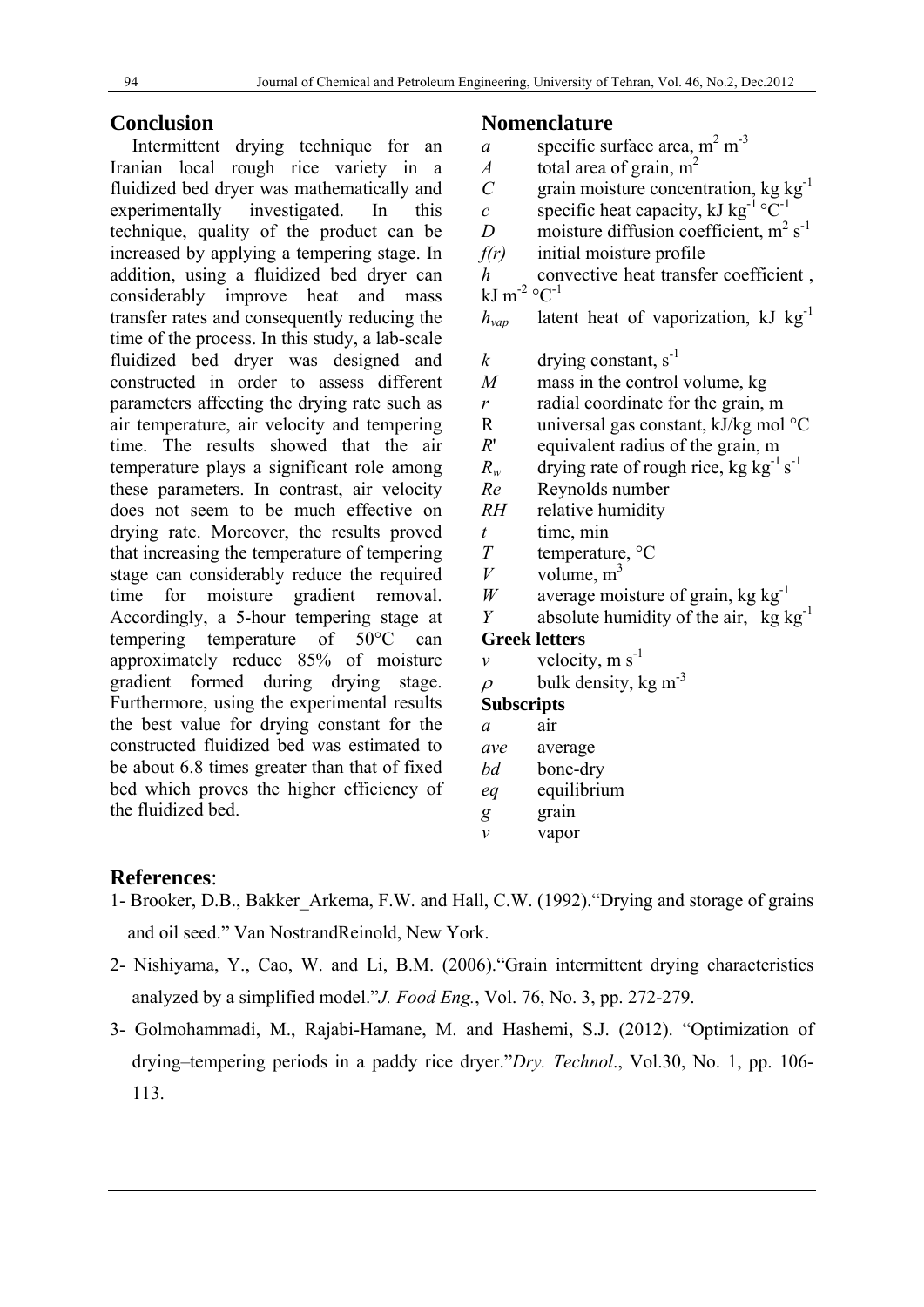- 4- Schluterman, D.A. and Siebenmorgen, T.J. (2007)."Relating rough rice moisture content reduction and tempering duration to head rice yield reduction."*Transactions of the ASAE,*Vol. 50, No. 1, pp.137-142.
- 5- Golmohammadi, M. (2010). "Energy optimization of a fluidized bed paddy rice dryer." M.Sc. Thesis, School of Chemical Engineering, College of Engineering, University of Tehran, Tehran, Iran.
- 6- Steffe, J.F., Singh, R.P. and Bakshi, A.S. (1979). "Influence of tempering time and cooling on rice milling yields and moisture removal."*Transactions of the ASAE,* Vol. 22, No. 5, pp.1214-1218.
- 7- Li, Y.B., Cao, C.W., Yu, Q.L. and Zhong, Q.X. (1999)."Study on rough rice fissuring during intermittent drying." *Dry. Technol.*, Vol. 17, No. 9, pp. 1779-1793.
- 8- Cnossen, A.G., Siebenmorgen, T.J. and Yang, W. (2002)."The glass transition temperature concept in rice drying and tempering: effect on drying rate."*Transactions of the ASAE*, Vol. 45, No. 3, pp. 759-766.
- 9- Wu, B., Wang, W. and Jia, C. (2004)."A three dimensional numerical simulation of transient heat and mass transfer inside a single rice kernel during the drying process." *Biosystems Eng.*, Vol. 87, No. 2, pp.191–200.
- 10- Dong, R., Lu, Z., Liu, Z., Nishiyama, Y. and Cao, W. (2009)."Moisture distribution in a rice kernel during tempering drying." *J. Food Eng.*, Vol. 91, No. 1, pp. 126–132.
- 11- Cihan, A., Kahveci, K., Hacihafizoğlu, O. and De Lima, A.G.B. (2008)."A diffusion based model for intermittent drying of rough rice."*Heat and Mass Transfer*, Vol. 44, No. 8, pp. 905–911.
- 12- Palancz, B. (1983)."A mathematical model for continuous fluidized bed drying." *Chem. Eng. Sci.*, Vol. 38, No. 7, pp. 1045-1059.
- 13- Chung, L.L. and Mujumdar, A.S. (2006**)**. *Handbook of Industrial Drying*. 3rd ED. Chapter 8,Marcel Dekker, New York.
- 14- Soponronnarit,S., Wetchacama, S., Trutassanawin, S. and Jariyatontivait, W. (2000)."Development of a commercial scale vibro-fluidized bed paddy dryer." *Kasetsart J (Natural Science)*, Vol. 34, No. 3, pp. 423-430.
- 15- Izadifar, M., Baik, O. and Simonson, C.J. (2006)."Modeling of the packed bed drying of paddy rice using the local volume averaging (LVA) approach." *Food Res. Int.*, Vol. 39, No. 6, pp. 712–720.